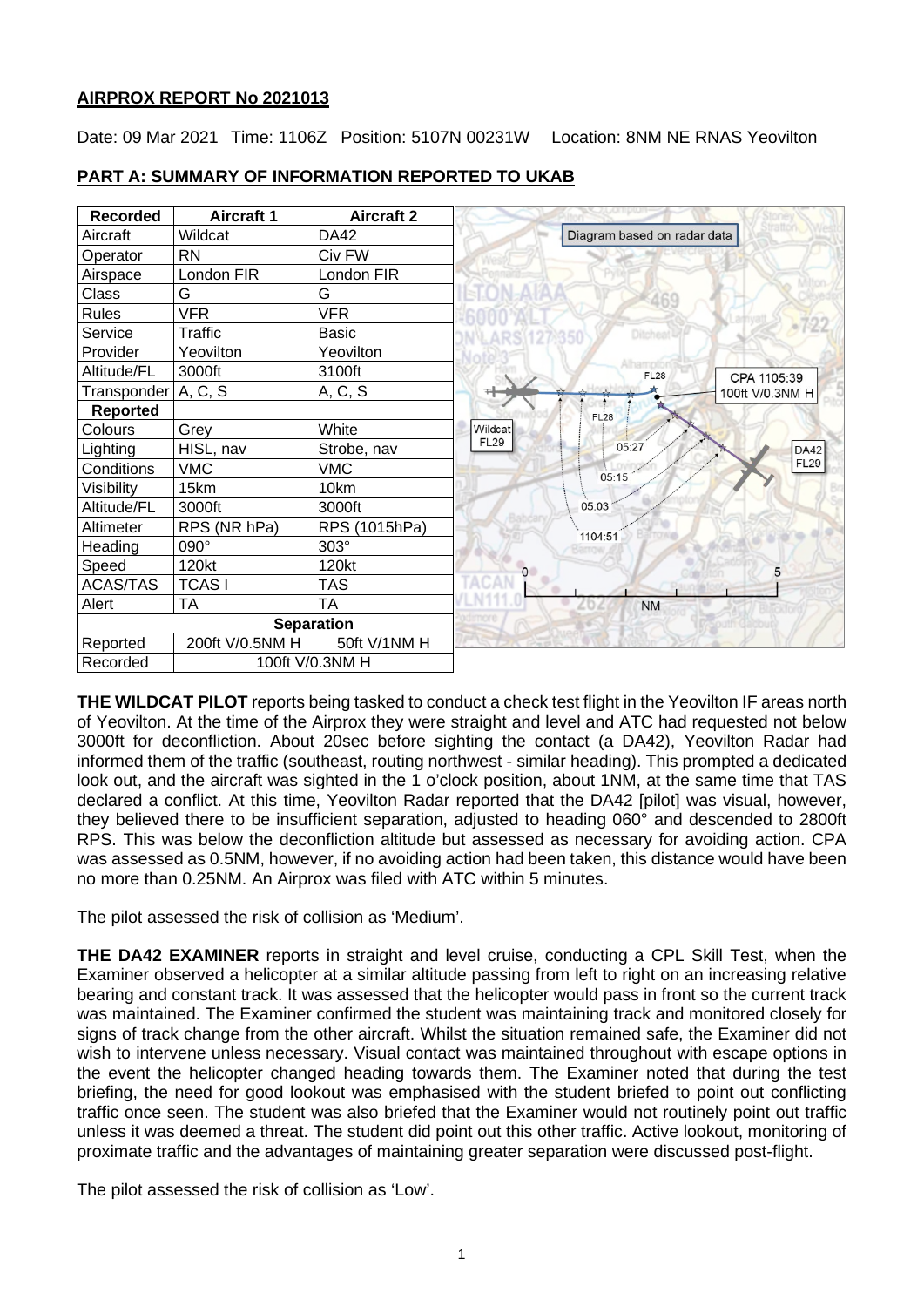**THE YEOVILTON LARS/IF CONTROLLER** reports they were screening a student in LARS/IF with the Wildcat operating in IF areas 1 and 2 on UHF and 2 Basic Service LARS tracks on VHF. The Wildcat was initially operating in IF area 1 between 3000-6000ft on the Portland RPS (1017) and requested use of IF area 2, which was granted. The Wildcat was instructed for coordination not below 3000ft, due to 2 Hawks operating in the RTC, making instrument approaches to RW22. The Wildcat pilot acknowledged the altitude restriction and tracked easterly for IF area 2. The exam callsign DA42, under a Basic Service, was operating southeast of Yeovilton on a navex, routing Wedmore and on to Exeter. The DA42 asked for penetration of the Yeovilton eastern stub, routing southeast to northwest. They were cleared to overfly the eastern stub not below 3000ft on Portland 1017 to keep clear of the Hawks in the RTC. The not below 3000ft restriction was also put in place because there was shortly to be a runway change to RW26. The student controller called the DA42 to the Wildcat when they were about 6 miles apart, indicating similar altitude. The Hawk traffic was also called, operating below in the RTC at that stage. The screen controller believed the Wildcat transmitted something in response, but it was over-spoken and they did not believe the Wildcat called visual on the DA42. At about 3 miles, the student controller called the DA42 again to the Wildcat, indicating similar level. The Wildcat was then called as traffic to the DA42, as a duty of care under a Basic Service, who reported visual. The student controller then went back to the Wildcat on UHF and told them the DA42 was visual with them. The 2 contacts tracked closer towards each other and, shortly afterwards, the Wildcat reported they were descending. The Wildcat started to alter course to the east/northeast towards the Hawk that was now at about 8 miles on an instrument approach. The screen controller instructed the Wildcat not to descend below 3000ft as they were turning into the path of the Hawk below, making an instrument approach. Shortly afterwards the Wildcat pilot stated they would be reporting an Airprox.

**THE YEOVILTON SUPERVISOR** reports that the Approach controller was relatively busy, descending and splitting 2 fast jets for individual PAR to RW22. The Supervisor conducted a handover for the Approach controller to the LARS/IF trainee, for a Wildcat departing to the IF areas. There was only one PAR controller (programmed on the watchbill) and as such the Approach trainee was feeding [sequencing] for one [controller], with the associated track distance between his aircraft. The first Hawk was on the PAR and the second on the centreline at about 15NM from touchdown and at 2100ft due to the high ground. The DA42 on LARS had transited over the eastern stub earlier and was asked to remain not below altitude 3000ft due to the inbound Hawks. The Wildcat was operating in IF [areas] 1/2 between altitude 3000ft and 6000ft iaw Yeovilton procedures. Whilst moving between controllers and discussing the impending runway change (from 22 to 26) with the DATCO, the Supervisor saw the DA42 and the Wildcat head to head at similar levels, approximately 4NM apart. The second Hawk's track, at 2100ft, took it directly between the 2 aircraft. The LARS trainee had called the aircraft to each other (both aircraft were on different frequencies) and the Supervisor heard the civilian aircraft call visual with the Wildcat (frequencies all on loud speaker). The LARS screen Controller then instructed the trainee to tell the Wildcat that the civilian was visual with him, which they did. Moving away from the LARS team, the Supervisor then passed Traffic Information on both the DA42 and the Wildcat to the Approach team, letting them know that the aircraft either side of the Hawk would not descend into the Hawk being fed for PAR. Shortly after this the LARS screen controller informed the Supervisor that the Wildcat pilot was unhappy with the position of the DA42 and would be filing an Airprox.

#### **Factual Background**

The weather at Yeovilton was recorded as follows:

METAR EGDY 091119Z 22007KT 9999 FEW020 09/02 Q1021 NOSIG RMK BLU BLU= METAR EGDY 091050Z 25007KT 9999 FEW018 09/03 Q1021 NOSIG RMK BLU BLU=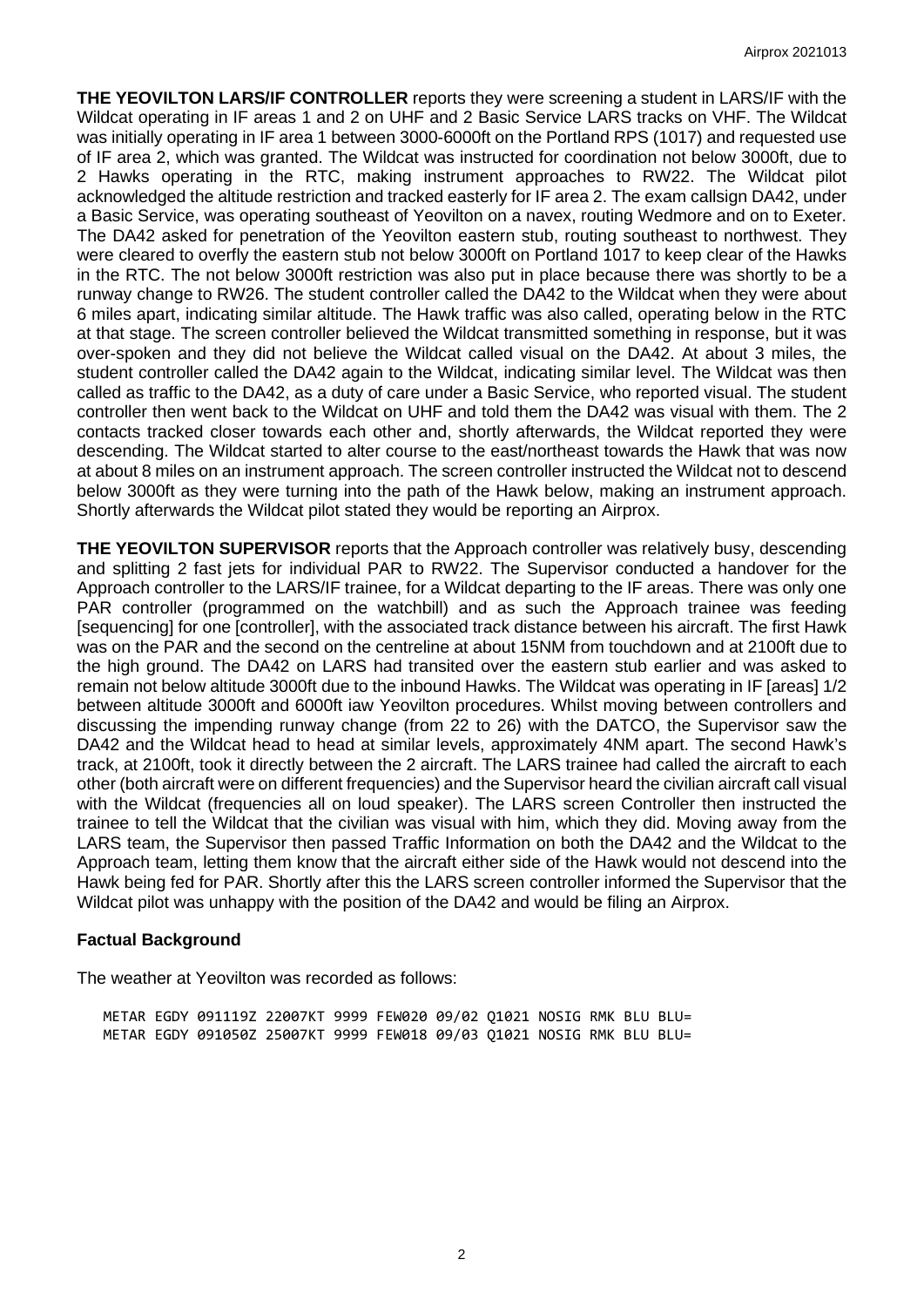# **Analysis and Investigation**

#### **UKAB Secretariat**

The Wildcat and DA42 pilots shared an equal responsibility for collision avoidance and not to operate in such proximity to other aircraft as to create a collision hazard<sup>[1](#page-2-0)</sup>. If the incident geometry is considered as converging then the Wildcat pilot was required to give way to the DA4[2](#page-2-1)<sup>2</sup>.

### **Yeovilton Occurrence Investigation**

AIRPROX declared by Wildcat, callsign []. Based on summary of [information available] the DA42 civilian aircraft passed within 0.5NM post avoiding action by the Wildcat. Both aircraft were on Yeovilton air traffic services, albeit the Wildcat was on a Traffic Service on a UHF whilst the DA42 was on a Basic Service on a VHF.

Cockpit lookout, ATC service and TAS alert were effective barriers in reducing and preventing a MAC within Class G airspace. The conflictor was sighted at range 1NM. The handling pilot of the Wildcat took avoiding action to increase separation. The DA42 pilot called visual at 3NM but took no further action to increase separation.

The decision to manoeuvre by the Wildcat in order to ensure lateral separation with the civilian AS sighted at 1NM reduced the likelihood of a MAC between the aircraft and resolved the confliction. Why the DA42 chose not to manoeuvre at 3NM to increase separation is unknown

The TAS as installed in the Wildcat does not provide TA or RA hence the Wildcat elected to descend below a co-ordinated level with the knowledge of the pattern height that other aircraft were being co-ordinated at below them in order to increase separation from the conflicting traffic, the height loss was minimised to ensure safe separation from the conflicting traffic and those below in the radar pattern. The DA42 was using an 'exam' callsign and it is unknown what internal exercises were being concurrently conducted by that aircraft.

The DDH/AM commented that, a Wildcat was conducting a check test flight, to the north of [Yeovilton], under a Traffic Service. ATC informed Wildcat of a DA42 to the southeast 3NM, routing northwest at similar height, DA42 had visual with Wildcat. A short time later ATC called traffic, this prompted a dedicated look out, the DA42 was sighted in the 1 o'clock position, approx. 1NM. Aircrew believed there to be insufficient separation, and adjusted heading and height for avoiding action, Airprox was filed with ATC. Both A/C were under a visual look service and MAC was considered remote.

# **Comments**

# **Navy HQ**

This AIRPROX again highlights the non-prescriptive nature of Class G Airspace around RNAS Yeovilton. The trainee Yeovilton LARS controller, rightly, called the DA42 to the Wildcat that was under a Traffic Service iaw CAP 774 on several occasions, and as a duty of care under a Basic Service, provided Traffic Information to the DA42 on the conflicting Wildcat. These actions allowed all parties to become visual with one another and allowed the crew of the Wildcat to take appropriate action in discharging their own traffic avoidance. It is unknown as to why the DA42 did not take similar actions for collision avoidance.

In this instance the ATS provided by Yeovilton ATC, adequate lookout and the utilisation of TAS by the Wildcat crew along with correct training and SOPs all acted sufficiently as barriers in preventing a MAC between the Wildcat and DA42.

<span id="page-2-0"></span><sup>1</sup> SERA.3205 Proximity. MAA RA 2307 paragraphs 1 and 2.

<span id="page-2-1"></span><sup>2</sup> SERA.3210 Right-of-way (c)(2) Converging. MAA RA 2307 paragraph 12 and 6.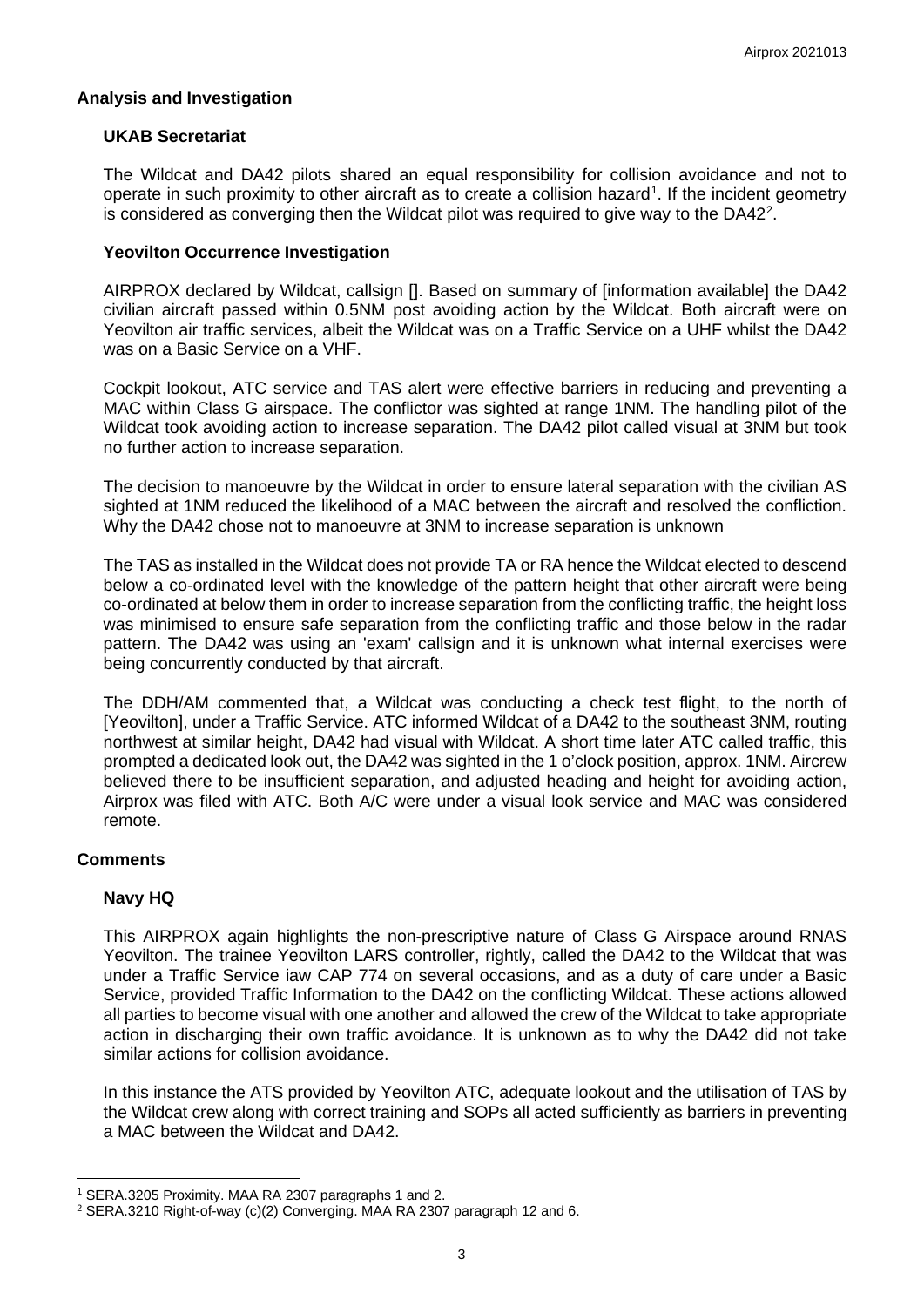### **Summary**

An Airprox was reported when a Wildcat and a DA42 flew into proximity 8NM northeast of RNAS Yeovilton at 1106Z on Tuesday 9<sup>th</sup> March 2021. Both pilots were operating under VFR in VMC, the Wildcat pilot in receipt of a Traffic Service and the DA42 pilot in receipt of a Basic Service, both from Yeovilton Radar.

### **PART B: SUMMARY OF THE BOARD'S DISCUSSIONS**

Information available consisted of reports from both pilots, radar photographs/video recordings, reports from the air traffic controllers involved and reports from the appropriate operating authorities. Relevant contributory factors mentioned during the Board's discussions are highlighted within the text in bold, with the numbers referring to the Contributory Factors table displayed in Part C.

Due to the exceptional circumstances presented by the coronavirus pandemic, this incident was assessed as part of a 'virtual' UK Airprox Board meeting where members provided a combination of written contributions and dial-in/VTC comments.

Members first noted that the DA42 Examiner had seen the Wildcat at sufficient range that they were able to assess the separation and that the Wildcat would pass in front and discussed whether the Examiner could have influenced the situation earlier. Instructor and Examiner members pointed out that the purpose of a skill test was to assess the candidate's performance and that an Examiner should only intervene if safety or legality was in doubt. In this case the Examiner had assessed the safety of the situation and had decided that separation was such that they could allow the candidate to continue. It was also pointed out that the aircraft were converging at about the same level, with the DA42 on the right, that the Wildcat pilot was therefore required to give way and that the DA42 pilot was required to maintain course and speed. Members discussed the degree to which the Wildcat pilot had SA on the DA42. It appeared from the reports and R/T transcripts that the Wildcat pilot may not have assimilated a Traffic Information call (**CF5**) made at 6NM separation but another Traffic Information call was made at 2NM with the Wildcat pilot becoming visual shortly afterwards and taking avoiding action. In that regard, the Board agreed that the Wildcat pilot had obtained SA at a late stage (**CF4**), had not given way to the DA42 (**CF2**, **CF3**) and wondered to what degree the Wildcat pilot's TCAS proximate traffic information had been assimilated as the aircraft converged on about a constant bearing. Members also wondered whether the requirements of the flight test were such that the Wildcat pilot was either task focused or had limited potential for manoeuvre. GA members noted that had the DA42 pilot requested a Traffic Service, SA could have been greatly increased for both pilots. However, the Board acknowledged that the DA42 CPL candidate would be operating iaw the company Operations Manual which may not have stipulated a minimum degree of FIS. Members agreed that the Examiner had had to make a finely balanced decision as to whether to take control and although the perception had been one of a situation that remained safe, it was noted that the traffic warning systems in both aircraft alerted (**CF6**, **CF7**). Turning to the ATM aspects of the Airprox, members wondered why the Wildcat pilot had been passed Traffic Information using cardinal points rather than by clock code. A military controller member explained that the Wildcat had been cleared to operate in a block of airspace in an IF area, that such operation was often associated with dynamic manoeuvring and hence that the controller had used cardinal points for Traffic Information reference, as mandated by regulation. Members discussed the provision of Traffic Information and noted that it had been slightly inaccurate (**CF1**); the 6NM Traffic Information call stated 'tracking north' when the DA42 was tracking northwest and the 2NM Traffic Information call stated 'traffic east' when it was southeast. More importantly, the Board felt that the controller could usefully have used the word 'converging' when passing Traffic Information and that this may have prompted earlier action from one or both pilots. In the event, the Wildcat pilot had clearly been concerned by the proximity of the DA42 (**CF8**) but the Board felt that although the situation could not be described as normal operations, visual sightings and separation had been such that there had been no risk of collision.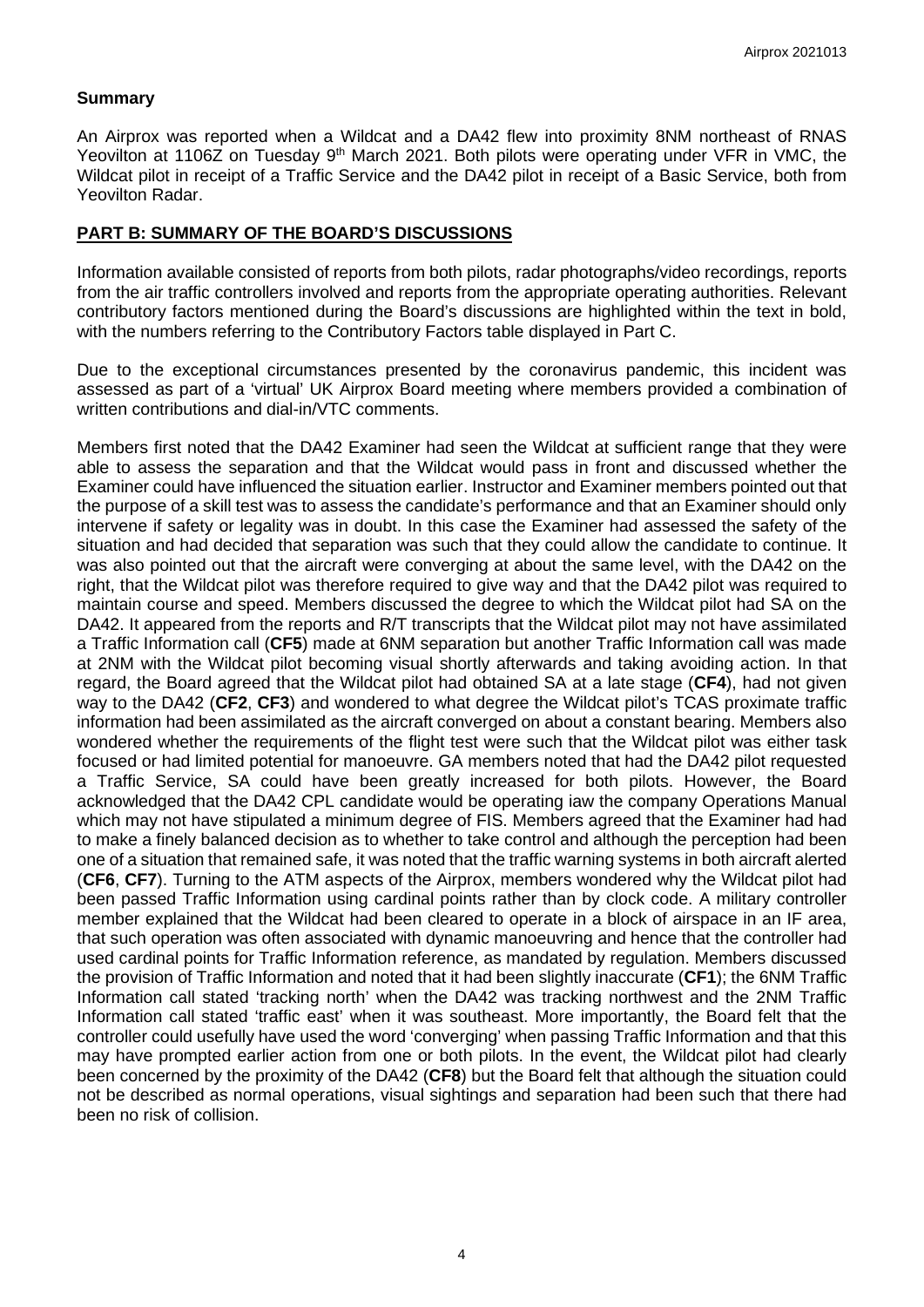# **PART C: ASSESSMENT OF CONTRIBUTORY FACTORS AND RISK**

#### Contributory Factors:

|           | 2021013                                              |                                                                |                                                                                                                                                           |                                                                  |  |  |  |  |  |  |  |
|-----------|------------------------------------------------------|----------------------------------------------------------------|-----------------------------------------------------------------------------------------------------------------------------------------------------------|------------------------------------------------------------------|--|--|--|--|--|--|--|
| <b>CF</b> | <b>Factor</b>                                        | <b>Description</b>                                             | <b>ECCAIRS Amplification</b>                                                                                                                              | <b>UKAB Amplification</b>                                        |  |  |  |  |  |  |  |
|           | <b>Ground Elements</b>                               |                                                                |                                                                                                                                                           |                                                                  |  |  |  |  |  |  |  |
|           |                                                      | • Situational Awareness and Action                             |                                                                                                                                                           |                                                                  |  |  |  |  |  |  |  |
| 1         | <b>Human Factors</b>                                 | • ANS Traffic Information<br>Provision                         | Provision of ANS traffic information                                                                                                                      | TI not provided,<br>inaccurate, inadequate,<br>or late           |  |  |  |  |  |  |  |
|           | <b>Flight Elements</b>                               |                                                                |                                                                                                                                                           |                                                                  |  |  |  |  |  |  |  |
|           |                                                      | • Regulations, Processes, Procedures and Compliance            |                                                                                                                                                           |                                                                  |  |  |  |  |  |  |  |
| 2         | <b>Human Factors</b>                                 | • Use of policy/Procedures                                     | Events involving the use of the relevant<br>policy or procedures by flight crew                                                                           | Regulations and/or<br>procedures not<br>complied with            |  |  |  |  |  |  |  |
|           | <b>.</b> Tactical Planning and Execution             |                                                                |                                                                                                                                                           |                                                                  |  |  |  |  |  |  |  |
| 3         | <b>Human Factors</b>                                 | • Late Decision/Plan                                           | Events involving flight crew making a<br>decision too late to meet the needs of the<br>situation                                                          |                                                                  |  |  |  |  |  |  |  |
|           |                                                      | • Situational Awareness of the Conflicting Aircraft and Action |                                                                                                                                                           |                                                                  |  |  |  |  |  |  |  |
| 4         | Contextual                                           | • Situational Awareness and<br>Sensory Events                  | Events involving a flight crew's awareness<br>and perception of situations                                                                                | Pilot had no, late or<br>only generic, Situational<br>Awareness  |  |  |  |  |  |  |  |
| 5         | <b>Human Factors</b>                                 | • Understanding/Comprehension                                  | Events involving flight crew that did not<br>understand or comprehend a situation or<br>instruction                                                       | Pilot did not assimilate<br>conflict information                 |  |  |  |  |  |  |  |
|           | • Electronic Warning System Operation and Compliance |                                                                |                                                                                                                                                           |                                                                  |  |  |  |  |  |  |  |
| 6         | Contextual                                           | • ACAS/TCAS TA                                                 | An event involving a genuine airborne<br>collision avoidance system/traffic alert and<br>collision avoidance system traffic advisory<br>warning triggered |                                                                  |  |  |  |  |  |  |  |
| 7         | Contextual                                           | • Other warning system<br>operation                            | An event involving a genuine warning from<br>an airborne system other than TCAS.                                                                          |                                                                  |  |  |  |  |  |  |  |
|           | • See and Avoid                                      |                                                                |                                                                                                                                                           |                                                                  |  |  |  |  |  |  |  |
| 8         | <b>Human Factors</b>                                 | • Perception of Visual<br>Information                          | Events involving flight crew incorrectly<br>perceiving a situation visually and then<br>taking the wrong course of action or path<br>of movement          | Pilot was concerned by<br>the proximity of the<br>other aircraft |  |  |  |  |  |  |  |

Degree of Risk: C.

Recommendation: Nil.

Safety Barrier Assessment<sup>[3](#page-4-0)</sup>

In assessing the effectiveness of the safety barriers associated with this incident, the Board concluded that the key factors had been that:

# **Ground Elements:**

**Situational Awareness of the Confliction and Action** were assessed as **partially effective** because Traffic Information bearing and track of the DA42 was inaccurate and the controller did not inform the Wildcat pilot that the DA42 was converging.

<span id="page-4-0"></span><sup>&</sup>lt;sup>3</sup> The UK Airprox Board scheme for assessing the Availability, Functionality and Effectiveness of safety barriers can be found on the **UKAB Website**.